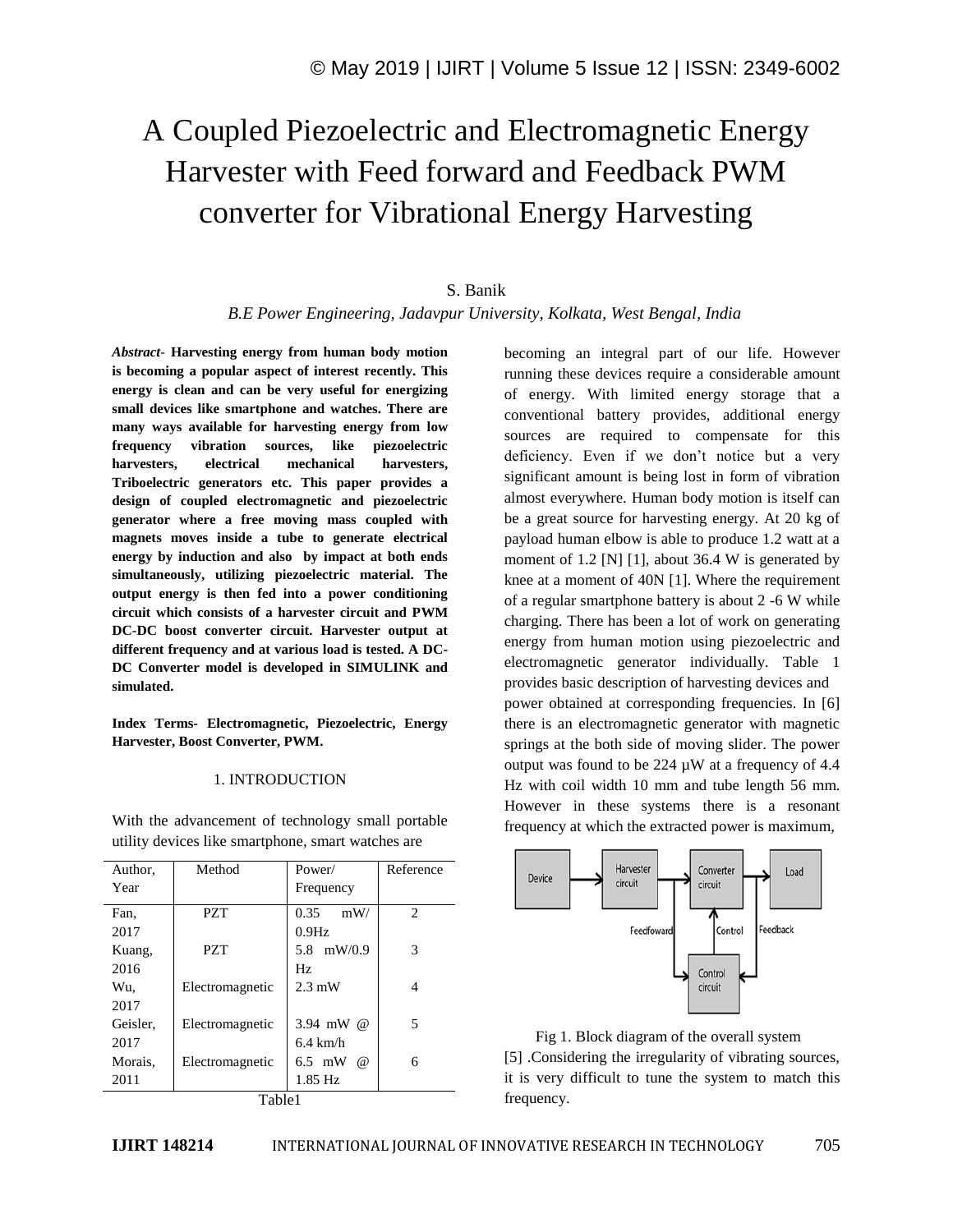In this paper an Electromagnetic generator is designed and developed with a free moving magnetic slider with piezoelectric plate attached at both sides. Along with generating electrical energy by induction when on the move, the slider generates additional electrical by impacting the piezoelectric plates at each extremes. Low frequency hand shaking movement (2-7Hz) is used for power generation. Power developed is fed to a harvester circuitry Fig 5 and power delivered to the resistive load measured. A control circuitry is developed to generate PWM based on input and output voltage level to run a DC- DC boost converter. The converter model is developed in SIMULINK and the output is presented in the experimental result section

#### 2. DESIGN AND MODELLING

#### 2.1. ELECTROMAGNETIC GENERATOR



Fig. 2. Basic structure of Electromagnetic harvester Fig 4 shows the schematic diagram of Electromagnetic generator. PVC tube of length 85 mm is used with slotted section as shown. Length of each coil slot is 8mm. The coils are connected in series. The slider consists of two mild steel section and 4 NdFeB of grade N42 rare earth magnets stacked together. Holes are drilled on the mild steel section for housing balls Fig 7 (b) which will provide it rolling motion. The whole slider section works as a single magnetic pole. As the slider moves inside the tube periodically, flux associated with coils changes, inducing voltage within the coil according to faraday's law of electromagnetic induction.

#### 2.2. PIEZOELECTRIC GENERATOR

Piezoelectric materials have the ability of producing electricity when subjected to mechanical stress.

The electrical and mechanical behavior can be modeled by the two constitutive equations

$$
S = sET + dtE
$$
 (1)  

$$
D = dT + \varepsilonTE
$$
 (2)

Where S is the mechanical strain, T is the applied mechanical stress in  $(N/m2)$ , E is the Electric field, D is the electric displacement in  $(C/m2)$ ,  $s<sup>E</sup>$  is the matrix of elasticity in  $(m2/N)$  under conditions of Constant electrical field, d is the piezoelectric coefficient matrix (C/m2 per N/m2), and  $\epsilon T$  is the permittivity matrix in (F/m) at constant mechanical strain. This makes them very useful for small energy harvesting application. As in our design piezoelectric plate Fig 3 attached on the both side of the tube. When the slider reaches any of the extremes, it strikes the plates to generate electricity.

#### 3. ANALYTICAL MODELLING

## 3.1. DYNAMIC MODELLING

Fig 3 shows a conceptual diagram of the device under working condition. The device moves like a pendulum, the motion of which is quite similar to that of our wrist movement. When the harvester reaches on one of it extremes and about to go in the reverse direction, the slider [Fig 3] is having kinetic energy of  $\frac{1}{2}Mv^2$  , where m is the mass of slider, starts moving towards the opposite extremes [side B]. The equation of the motion for the slider is given as

 $F_{\text{net}} = F_{\text{int}} - Mg \sin \theta - F_{\text{fric}} - F_{\text{ele}}$  (3)

| Parameters                             | Value |
|----------------------------------------|-------|
| Tube length (mm)                       | 100   |
| Inner dia (mm)                         | 21    |
| Outer Dia (mm)                         | 24    |
| Coil Resistance $(\Omega)$             | 4.4   |
| Magnet Dia (mm)                        | 18    |
| Magnet Thickness (mm)                  | 2     |
| Coil length (mm)                       | 9     |
| Coil thickness (mm)                    | 3     |
| Slider height (mm)                     | 25    |
| Slider diameter (mm)                   | 17    |
| Number of turns in each coil           | 160   |
| Number of coil                         | 4     |
| Dia of the piezoelectric plate<br>(mm) | 25    |

Table 2. Device Parameters

Where  $F_{int}$  the inertial force is generated by stipulated movement of harvester,  $Mg \sin \theta$  is the force due to gravity pulling it backward,  $F_{fric}$  is the force due to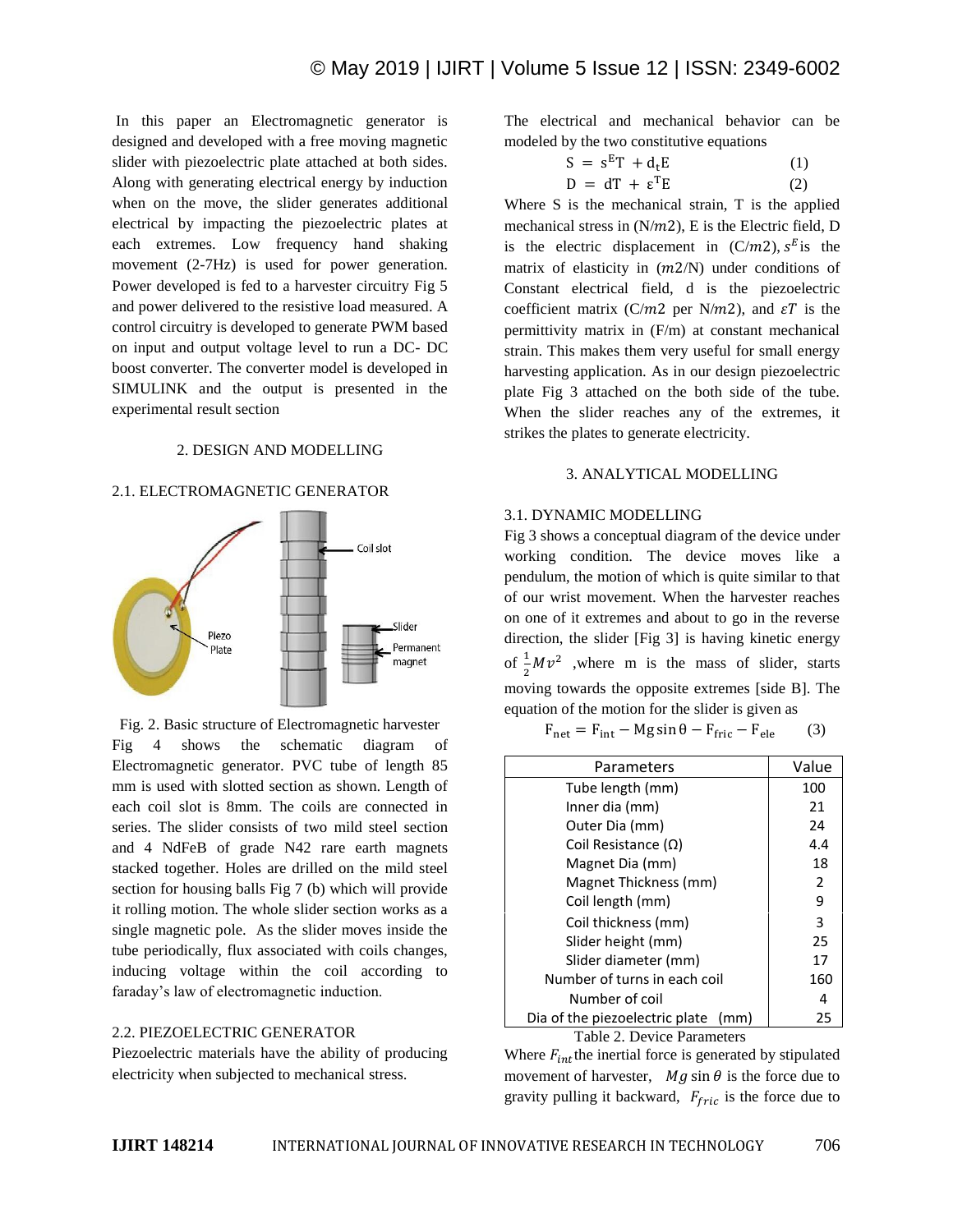dynamic friction and  $F_{ele}$  is the force due to electrical damping.

The total energy balance equation is given by

$$
\frac{1}{2}Mv^2 = E_{\text{fric}} + Mgl \sin \theta + E_{\text{elec,ind}} + E_{\text{elec,piezo}} +
$$
  

$$
E_{\text{imp}} \tag{4}
$$

Where  $E_{fric}$  the energy lost due to friction is,  $Mgl\sin\theta$  is the gain in the gravitational potential energy,  $E_{elec,ind}$  is the energy generated by electromagnetic induction,  $E_{elec,piezo}$  is the energy generated from the piezoelectric plates and  $E_{imp}$  is the energy lost because of non elastic collision at the extremes.

#### 3.2. MODELLING OF GENERATED VOLTAGE

From the faradays law of electromagnetism the induced emf in a coil directly proportional to the rate of change of flux linkage associated with it.

$$
e = -N_c \frac{d\phi}{dt} \tag{5}
$$

Where e is induced emf in the coil,  $\emptyset$  is flux that is linking the coil and  $N_c$  is number of turns in the coil.





Fig 4(a) shows the magnetic flux density distribution along the slider. Fig 4(b) shows flux density distribution in the axial direction of the slider. The flux density distribution can be approximated as a sin curve and flux linkage to any coil whose center is residing at a height  $k_c$  is given by

$$
\textstyle \emptyset(z) = \emptyset_{max} \int_{k_c - \tfrac{1}{2}}^{k_c + \tfrac{1}{2}} \tfrac{N_c}{l} . sin(\tfrac{\pi}{p}(k-z)) \, dk \qquad (6)
$$

Where p effective pole distance, z is the distance between bottom of the pole and base and l is the thickness of the coil. In this case the radial variation of flux density is neglected because of the small thickness of coil. Hence the induced emf is given by

$$
e(z) = -2\frac{N_c}{l}\cos(\frac{\pi}{p}(k_c - z))\sin(\frac{\pi l}{2p})\frac{dz}{dt}
$$
  
When  $k_c - p - \frac{l}{2} \le z \le k_c + \frac{l}{2}$  (7)  
As all the coils are connected in series to determine

As all the coils are connected in series to determine net emf induced in the coil, we just replace the  $k_c$  in the above equation by  $k_c \pm ix$ , where x is the distance between the center of the coils and  $i =$  $1,2,3,4, \ldots$  Hence the net equation becomes

$$
e(z_i) = -2\frac{N_c}{l}\cos(\frac{\pi}{p}(k_c \pm ix - z))\sin(\frac{\pi l}{2p})\frac{dz}{dt}
$$
  
When  $k_c \pm ix - p - \frac{l}{2} \le z \le k_c \pm ix + \frac{l}{2}$  (8)



As in our case, all the coils are connected in series, (a)



Fig 4. (a) Magnetic flux density distribution along the slider (b) Flux density distribution in axial directionto find the total resultant voltage, individual voltage in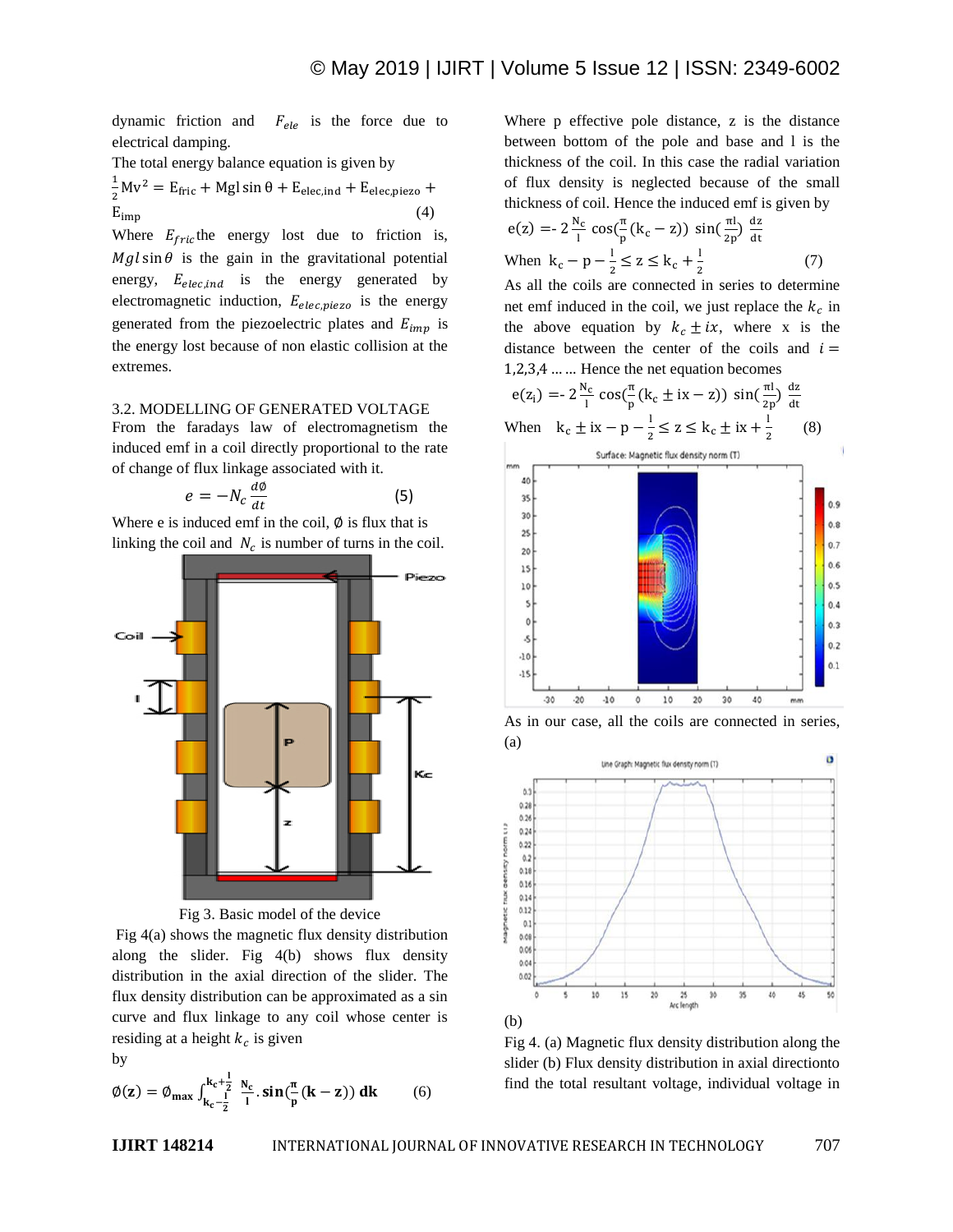each coil is added algebraically according to the spatial position of the rotor.

## 4. POWER HARVESTER CIRCUIT

Fig 5 is the basic power harvester circuit that has been used as primary energy harvesting from the device. Electromagnetic harvester is connected across a full wave voltage doubler circuit. As the voltage that is generated by the piezoelectric plates upon each striking is more than that of Electromagnetic harvester, hence the piezoelectric plates are



Fig 5. Harvester Circuit

Connected in parallel with the Electromagnetic harvester as shown. The diodes connected across them shorts the pizoelectric plates during their negative cycle so the charge required for the inherent capacitance to get themselves charged up to positive peak voltage becomes very less.

## 5. PROPOSED CONVERTER CIRCUIT

Proposed switching period of the converter. If L be the inductance of the inductor then

$$
V_i = L \frac{di_L}{dt}
$$
 (9)

Where  $V_i$  is the voltage across the inductor and  $i_l$  is the inductor current. Now for the boost converter the output voltage  $V_0$  is given by



(a)



Fig 6. (a) PWM generator circuit (b) DC-DC converter

And the critical value of the inductor that is required for the converter to remain discontinuous conduction mode is given by

$$
L_c = \frac{D \times V_i \times (1 - D) \times T}{2I_0} \tag{11}
$$

Where  $L_c$  is the critical value of resistance, and  $I_o = \frac{P}{P}$  $\frac{r_o}{v_o}$ . Where  $P_o$  is the average output power of the converter. The inductor value must be less than the critical value of the inductance.

The control circuitry is shown in the Fig 6 (a) It



# Fig 7. Generation of PWM

Consists of one integrator, one difference amplifier and two comparator. Output of one comparator is fed back to a mosfet which resets the integrator, as the output of the integrator reaches input voltage.

Let  $C_1$  be the capacitance of the integrator and  $R_1$  be the resistance of the integrator. The output voltage of the integrator is given by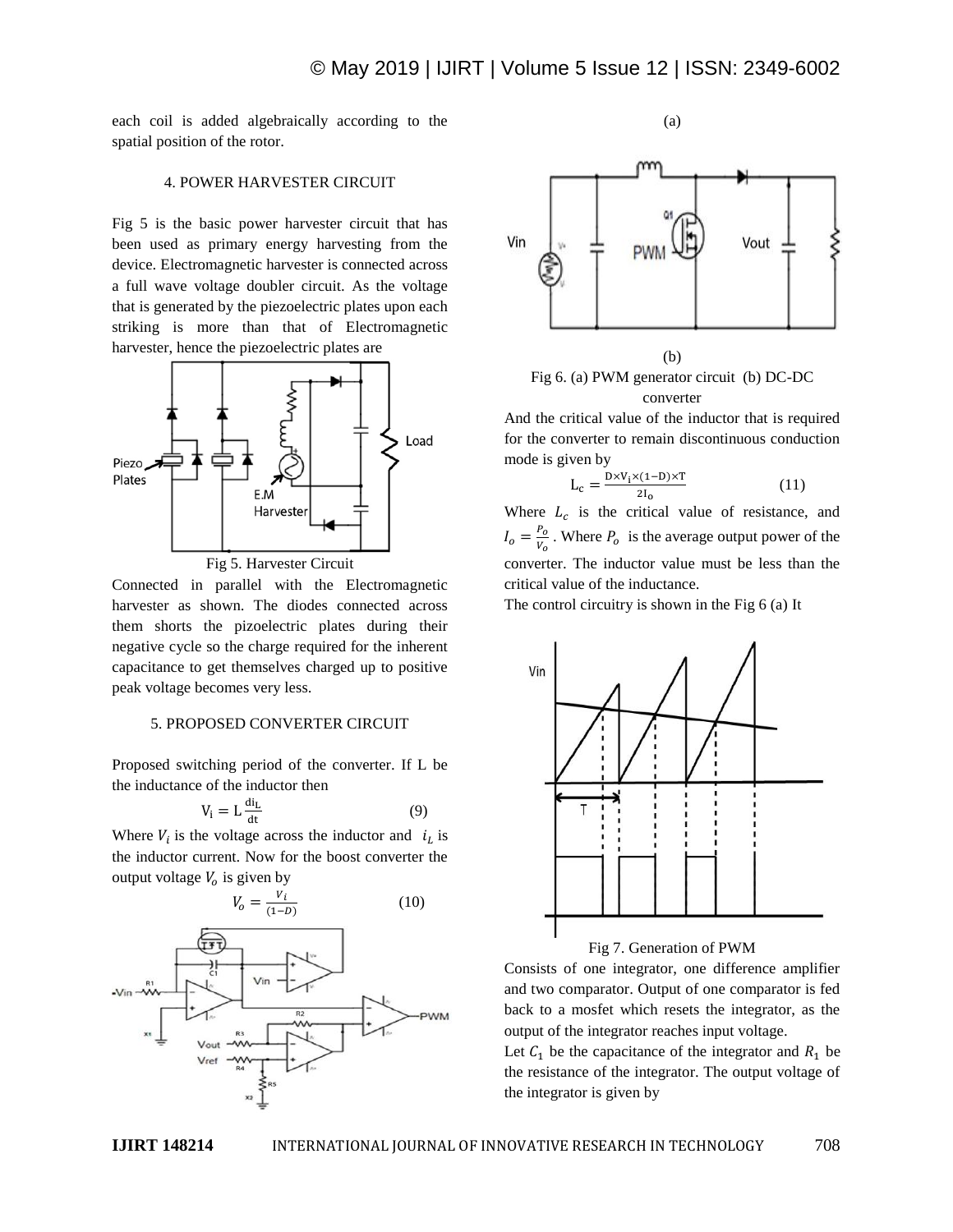$$
V_s = -\frac{1}{R_1 C_1} \int_0^t V_{in} dt
$$
 (12)

Now if T be the reset time period and -  $V_{in}$  be the input of the integrator then output waveform will be a sawtooth with time period

$$
T = R_1 C_1 \tag{13}
$$

However the peak value of sawtooth will be proportional to the input voltage  $V_{in}$  Fig. 6 Differential amplifier compares the output voltage with the reference and amplifies the error signal. Output of the differential amplifier is given by

$$
V_{\text{diff}} = \frac{R_2}{R_3} (V_{\text{ref}} - V_{\text{out}}) \tag{14}
$$

Output of the differential amplifier and the integrator is compared to generate the PWM wave which drives  $Q_1$  of the converter

# 6. EXPERIMENTAL RESULT AND SIMULATION

#### 6.1 HARVESTER



Fig. 8 (a) Complete device (b) Slider (c) Harvester circuit

The magnetic flux distribution is simulated in COMSOL multiphysics software using FEA Fig 4(a,b). For performing experiments, the device is attached on the wrist horizontally and is shaken at normal hand shaking frequency. An accelerometer is also connected with it to measure frequency and acceleration. The power generated is fed to a resistive load via the circuit shown in Fig 5.

The flux density distribution along the pipe almost looks like a sinusoid, however there are some deformities that causes harmonics in the generated voltage Fig 9.

The generated power varies with the load resistance. At certain resistance the load power becomes maximum. Also the total power that is generated varies with frequency of the hand movement Fig.10. (d).Since frequency is directly proportional to speed, hence the generated voltage will also vary with frequency (8). However in case of normal hand vibration, frequency ranges up to 8 Hz.

For current design theoretically the frequency can be increased indefinitely but high frequency increases the impact force on the piezoelectric plates and may end up damaging them. So the frequency of vibration is kept under 7 Hz in our experiments.

The voltage waveform shown in the figure 9 is at 3.56 Hz of hand shaking frequency. The clamped voltage waveform is having a positive peak of about 0.7-0.8 V and a negative peak of 1-1.2V.

Fig 10 (a,b,c) shows the output power of the harvester at various frequency with a fixed load resistance of 250 Ohm.



Fig 9. Generated voltage waveform of Electromagnetic harvester at 3.56 Hz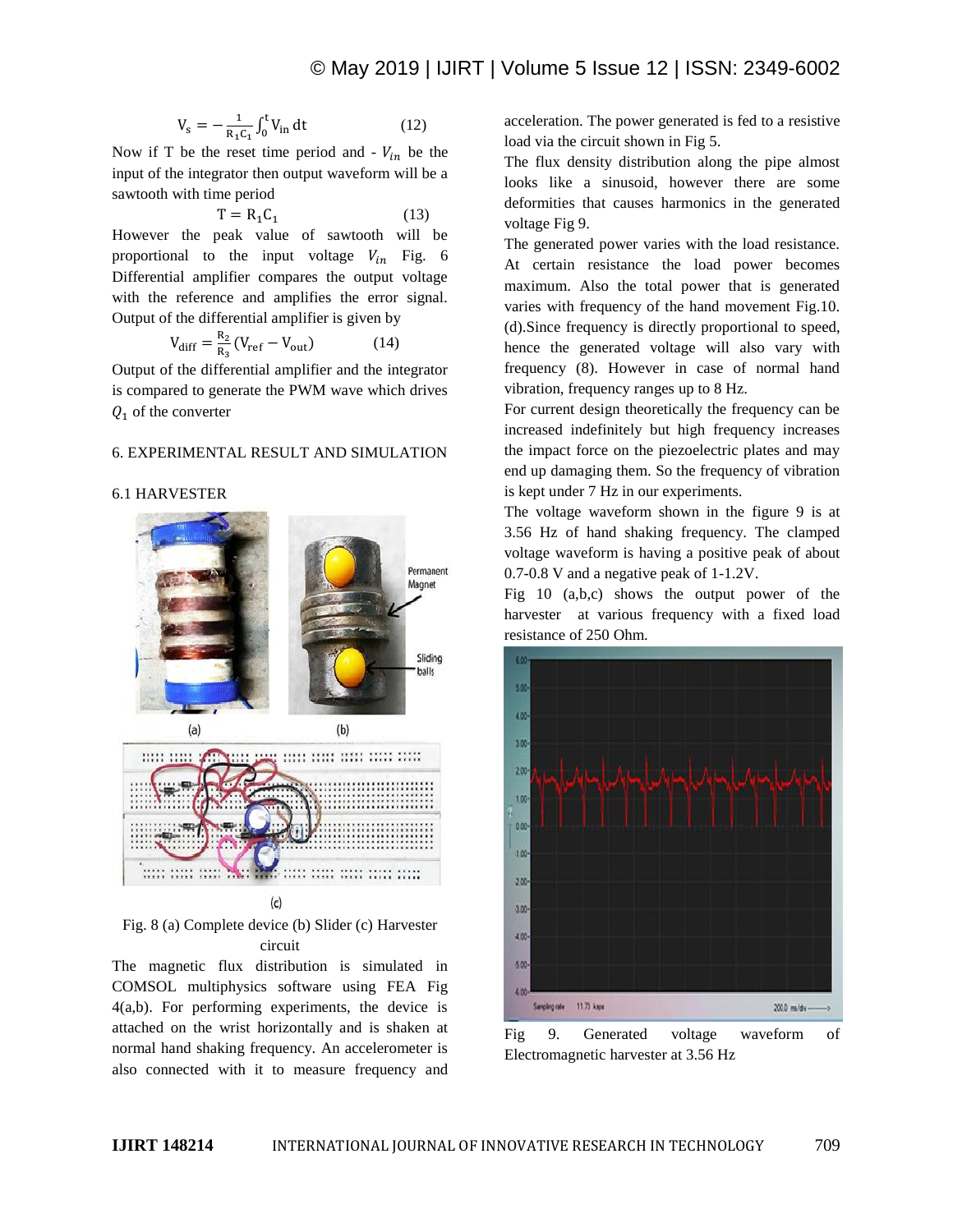

Fig 10. (a) Displacement vs Frequency (b) Acceleration vs Frequency (c) Generated power at various frequency (d) Output power at different load resistance

Fig 10 (d) shows the power output of the device at various frequency as well as their corresponding displacement and acceleration. Also d shows the variation of power output at various load resistance at 3.02 Hz. Maximum power is delivered at a load resistance of 310 ohms. When the load resistance matches the output impedence, maximum power is transferred.

It is clearly evident from the Fig  $10(a)$ ,  $(b)$ ,  $(c)$  is that the power generated at certain frequency is not only proportional to the acceleration at which the device is being shaken but also at the amplitude of the displacement. This is because, in case of high acceleration at small displacements the velocity that that slider will attain upon reaching at any extremes will be less hence the generated power will also be less (4). Same happens when the acceleration is less but the displacement is high.

#### 6.2. CONVERTER SIMULATION

Working model of proposed converter model Fig 11 is developed and simulated in Simulink. The proposed converter works based on generation of PWM from feed forward and feedback control loops. Feedforward loops generates fixed frequency sawtooth waveform with its peak value proportional to the input voltage The sub system in Simulink Fig 12 (a) performs this task. And the feedback path compares the output voltage with the reference Fig 12 (b) and generates an error signal which is then compared to the triangular wave to generate required PWM wave. The whole simulation model is shown in the figure. The converter was made to act in DCM mode. The operating frequency was chosen to be 1kHz, the inductor value is 150 uH, input capacitor is of 0.1uf and the output capacitor is of 0.1uf. the. From prior knowledge of the output of our device, the input voltage varies form 0-1.5V. Desired output is to be 4V.

A step voltage of 1V Is given to the system as input at 1 sec. The output voltage of the system is shown in the Fig  $13$  (d).



Fig 11. Simulink model of the proposed converter Fig 13 (a), (b) shows the inductor current, generated PWM wave. Inductor current is in DCM mode. Output voltage reaching the steady state within 3-4s of simulation.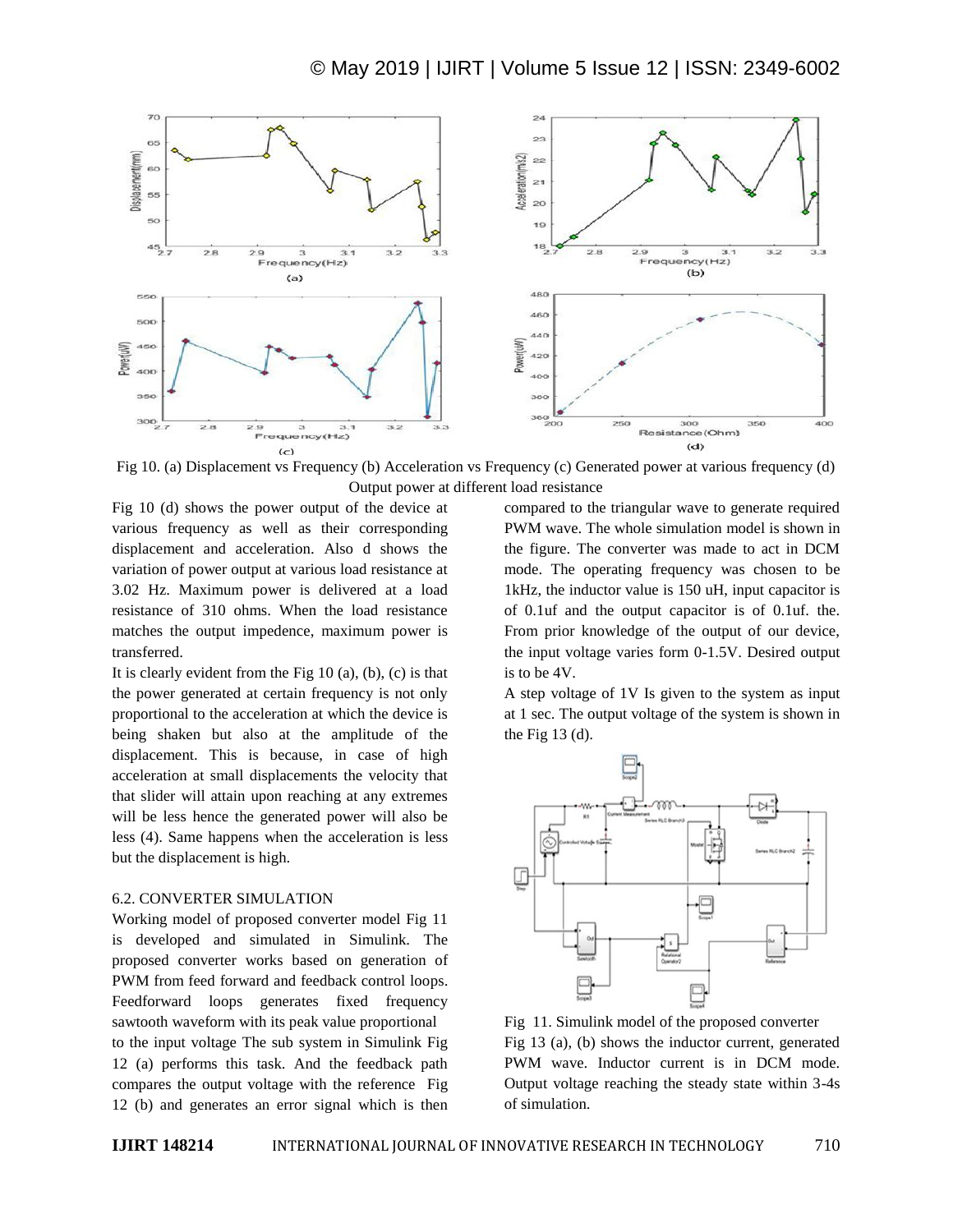# © May 2019 | IJIRT | Volume 5 Issue 12 | ISSN: 2349-6002



(b)



Fig 13 (a) PWM wave (b) Generated triangular wave (c) Inductor current (d) Output of the converter

# 7. CONCLUSION

Design and modelling of a coupled Electromagnetic and piezoelectric energy harvester is presented to harvest energy from low frequency  $(1-5Hz)$ vibrational sources like human body motion. Also modelling and simulation of DC-DC boost converter is presented. A control circuitry is developed and modelled which generates PWM based on feedforward and feedback of the input voltage. A working model of the device is also made and experimented at low frequency hand shaking movement. The power output at various frequency has been plotted. The maximum power output was found to be 458 µW at a frequency of 3.23 Hz with displacement of 5.75cm and acceleration of 24  $[m/s]$ <sup> $\wedge$ 2. The output simulation of the converter</sup> shows that the voltage reaches steady state in about 2-3s after the step input is given. The design provided can be scaled down to and connected in combination to generate more power for practical application

#### REFERENCE

## **IJIRT 148214** INTERNATIONAL JOURNAL OF INNOVATIVE RESEARCH IN TECHNOLOGY 711